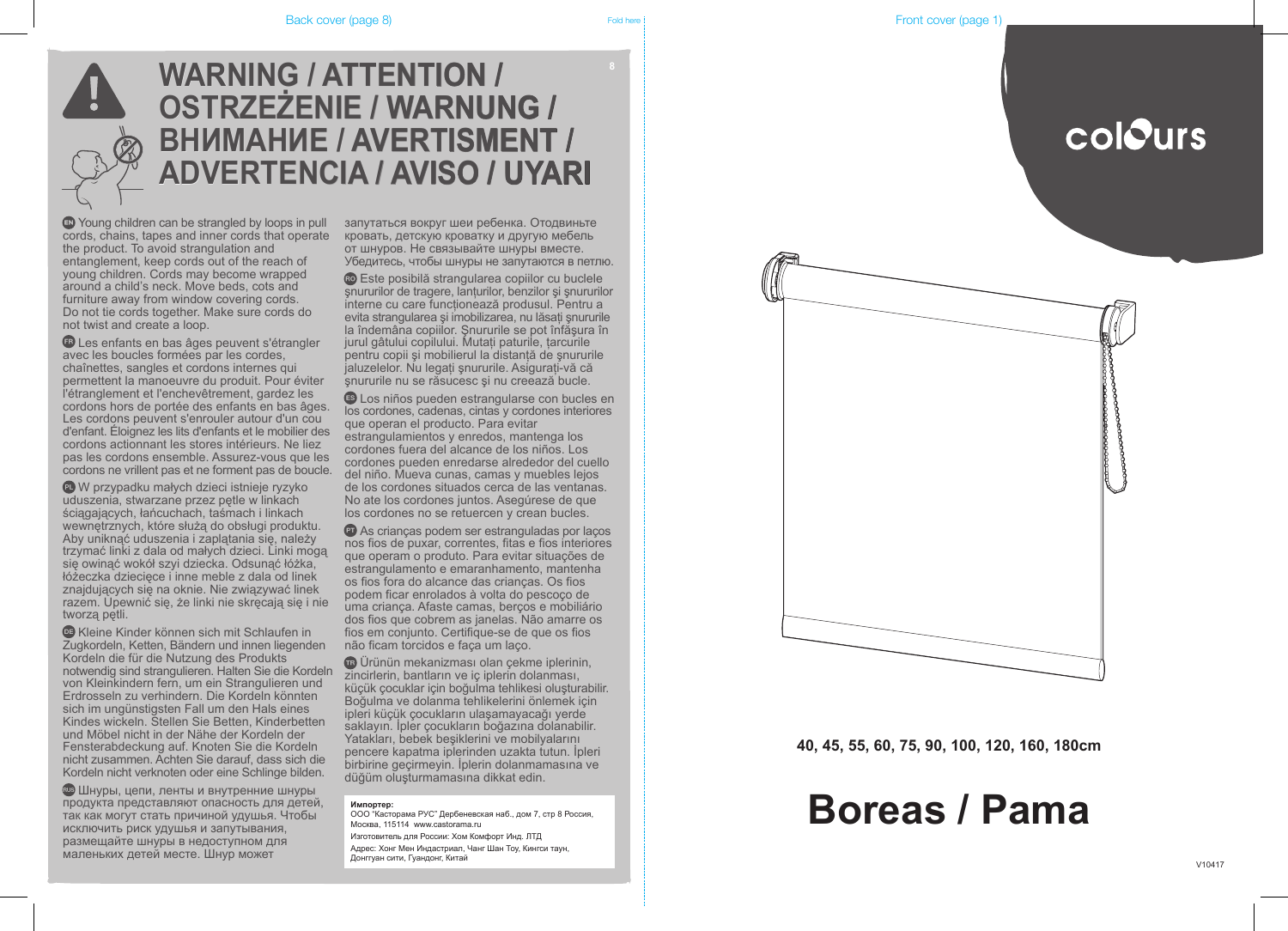### Inside front cover (page 2) Told here is a set of the Page 3 Fold here is a set of the Page 3



**3**



**[03]**

E

 $\mathbf{\mathbf{\mathsf{\Pi}}}$ 

**[03]**

 $_{\rm{eff,1000}}$ (HARMANIA)

10



**[09] x 4**

**[08] x 4**

**[09] x 4 (Ø3.5 x 25.4mm)**

**[08] x 4 (Ø3.5 x 25.4mm)**

 $\begin{picture}(20,20) \put(0,0){\line(1,0){10}} \put(15,0){\line(1,0){10}} \put(15,0){\line(1,0){10}} \put(15,0){\line(1,0){10}} \put(15,0){\line(1,0){10}} \put(15,0){\line(1,0){10}} \put(15,0){\line(1,0){10}} \put(15,0){\line(1,0){10}} \put(15,0){\line(1,0){10}} \put(15,0){\line(1,0){10}} \put(15,0){\line(1,0){10}} \put(15,0){\line(1$ 





Installation iD Installation iD Instalacja iD Installation iD Установка Instalare <sup>so</sup> Instalación **o Instalação o Montaj** 





**[07]a x 2 [07]b x 2**

D

**INTERNATIONAL SERVICE**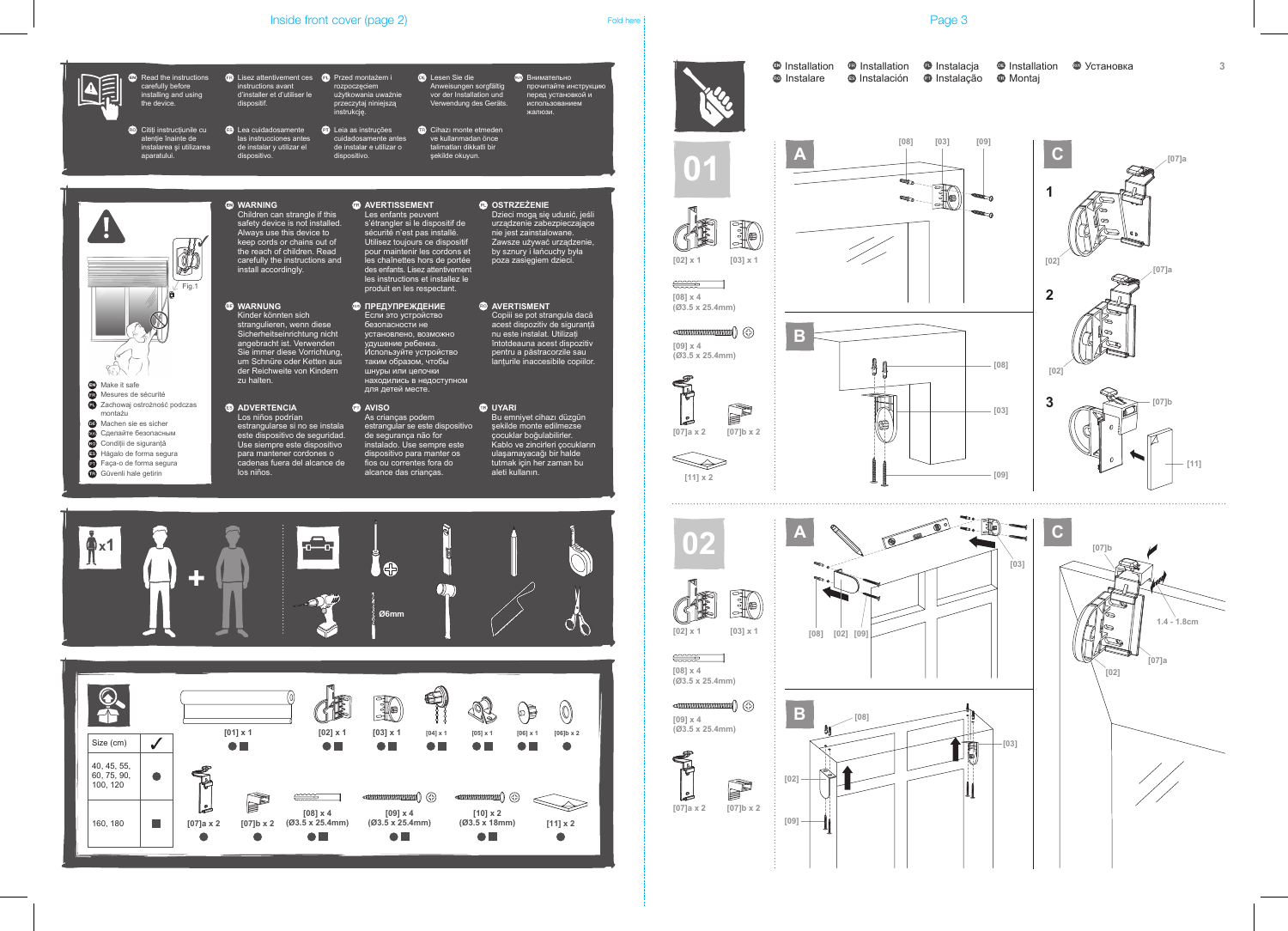